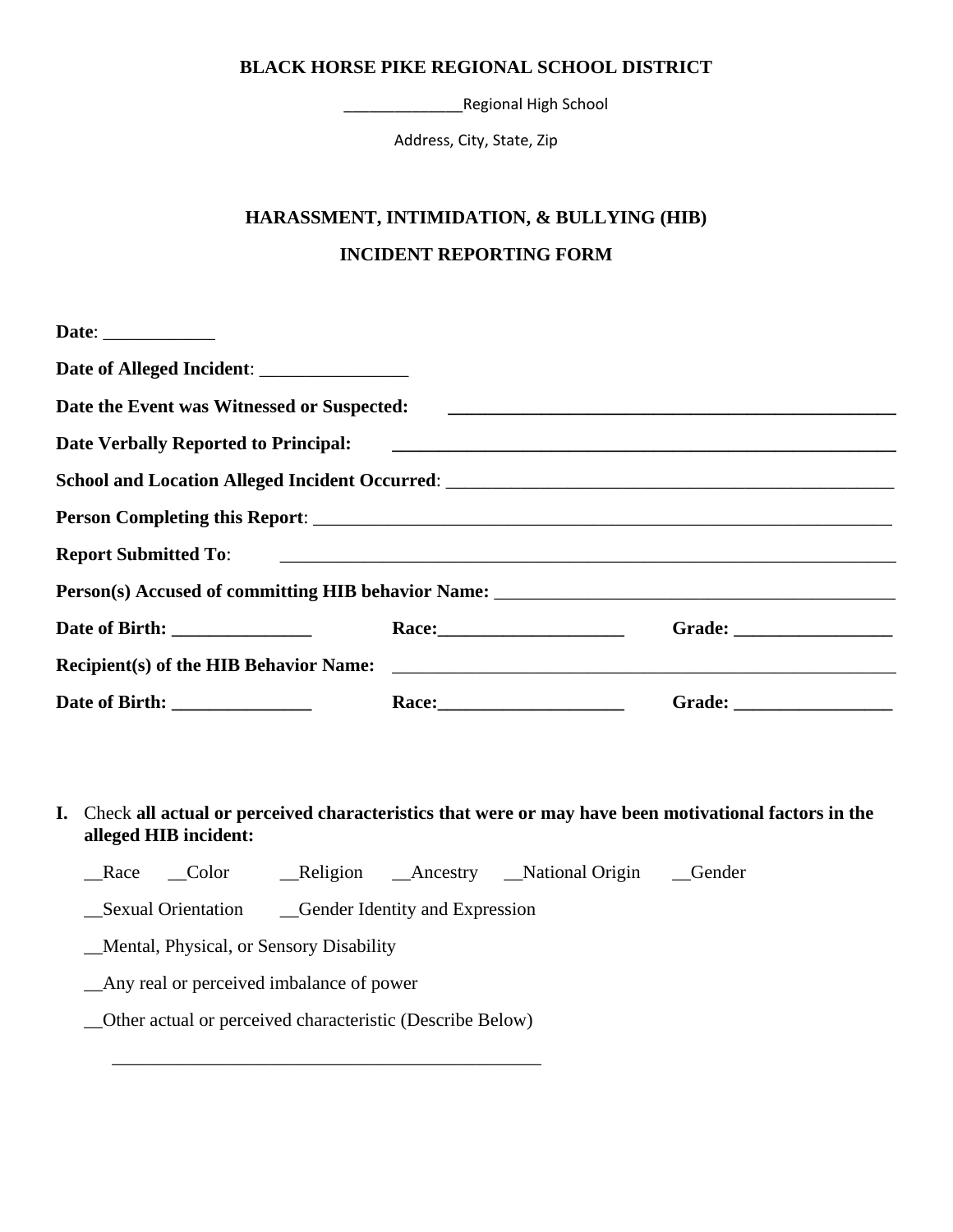Regional High School

Address, City, State, Zip

II. Indicate how you learned that a student may have been the victim of harassment, intimidation, or bullying:

Witnessed incident

\_Informed by Alleged Victim

Informed by other person (Identify if student, parent, staff person, other)

III. List below any person(s) who you know or have reason to believe may have relevant information regarding the alleged incident. Please specify if the person is a student, parent, staff member/employee, or other.

IV. Please describe the nature of the alleged harassment, intimidation, or bullying. Include any gesture, any relevant written, verbal, or physical acts, or any electronic communication (attach additional sheets of paper if necessary).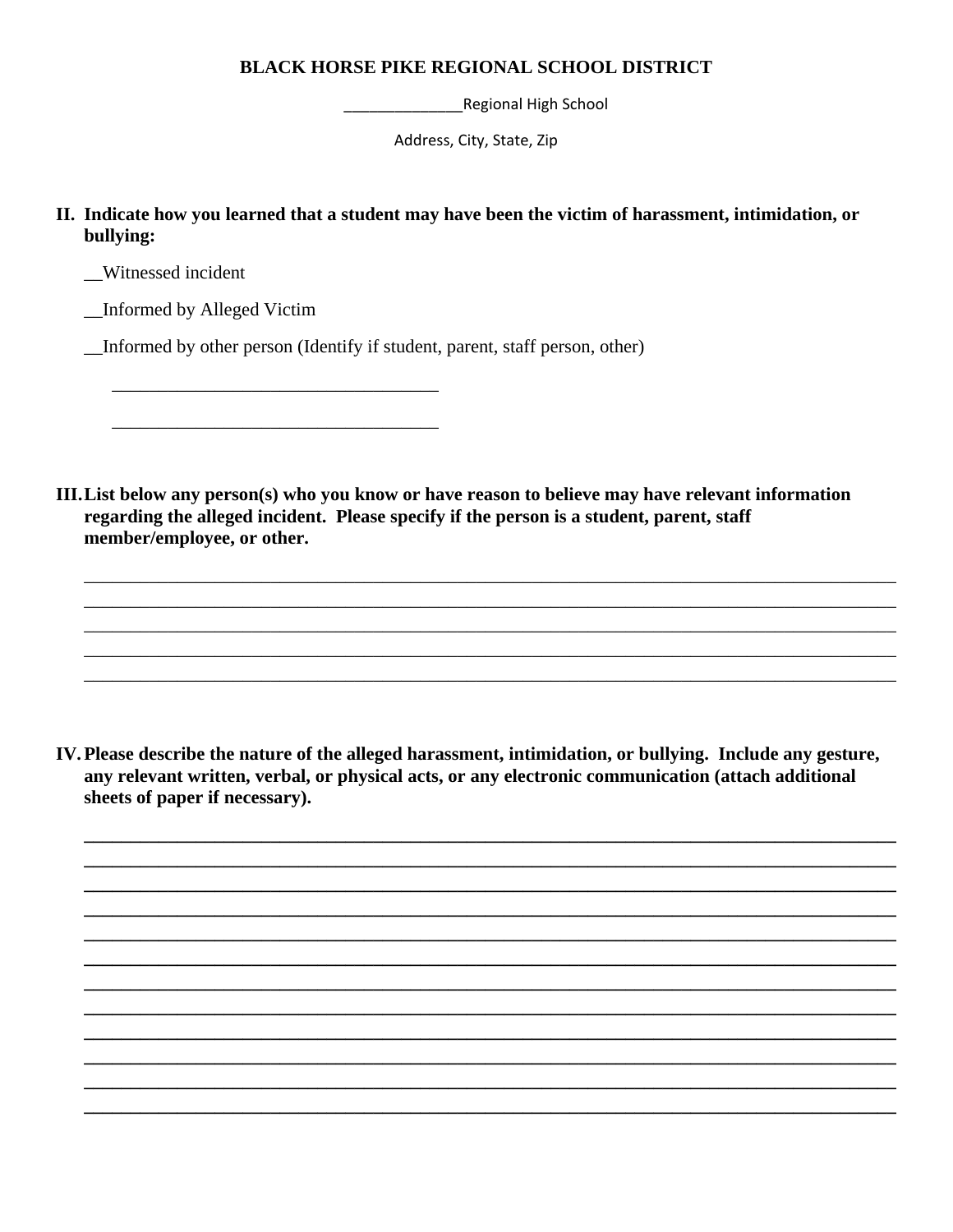\_\_\_\_\_\_\_\_\_\_\_\_\_\_Regional High School

Address, City, State, Zip

## **V. Location of alleged incident of Harassment, Intimidation, and/or Bullying (Check and complete all that apply):**

| - 14<br>æ<br>1 J t<br>.<br>. .<br>``<br>.<br>__<br>$-$ |  |
|--------------------------------------------------------|--|
|                                                        |  |

\_\_\_\_\_\_\_\_\_\_\_\_\_\_\_\_\_\_\_\_\_\_\_\_\_\_\_\_\_\_\_\_\_\_\_\_\_\_\_\_\_\_\_\_\_\_\_\_\_\_\_\_\_\_\_\_\_\_\_\_\_\_\_\_\_\_\_\_\_\_\_\_\_\_\_\_\_\_\_\_\_\_\_\_\_\_\_

\_\_\_\_\_\_\_\_\_\_\_\_\_\_\_\_\_\_\_\_\_\_\_\_\_\_\_\_\_\_\_\_\_\_\_\_\_\_\_\_\_\_\_\_\_\_\_\_\_\_\_\_\_\_\_\_\_\_\_\_\_\_\_\_\_\_\_\_\_\_\_\_\_\_\_\_\_\_\_\_\_\_\_\_\_\_\_

\_\_School Sponsored Activity (Describe):\_\_\_\_\_\_\_\_\_\_\_\_\_\_\_\_\_\_\_\_\_\_\_\_\_\_\_\_\_\_\_\_\_\_\_\_\_\_\_\_\_\_\_\_\_\_\_\_\_\_\_\_\_

 $\_\_\$ School Bus/Bus Stop (Describe): $\_\_\_\_\_\_\_\_\_\_$ 

\_\_Off School Grounds (Describe):\_\_\_\_\_\_\_\_\_\_\_\_\_\_\_\_\_\_\_\_\_\_\_\_\_\_\_\_\_\_\_\_\_\_\_\_\_\_\_\_\_\_\_\_\_\_\_\_\_\_\_\_\_\_\_\_\_\_\_

# **VI.Identify what harm you believe was or may have been caused by the alleged incident. Check all that apply:**

\_\_Substantial disruption or interference with the orderly operation of the school or rights of others

\_\_Physical or emotional harm

\_\_Insulting or demeaning

\_\_Creates a hostile educational environment

\_\_Interferes with the student's education

**VII. Please describe, in narrative form, what harm you believe was caused to the student and the basis for your belief.**